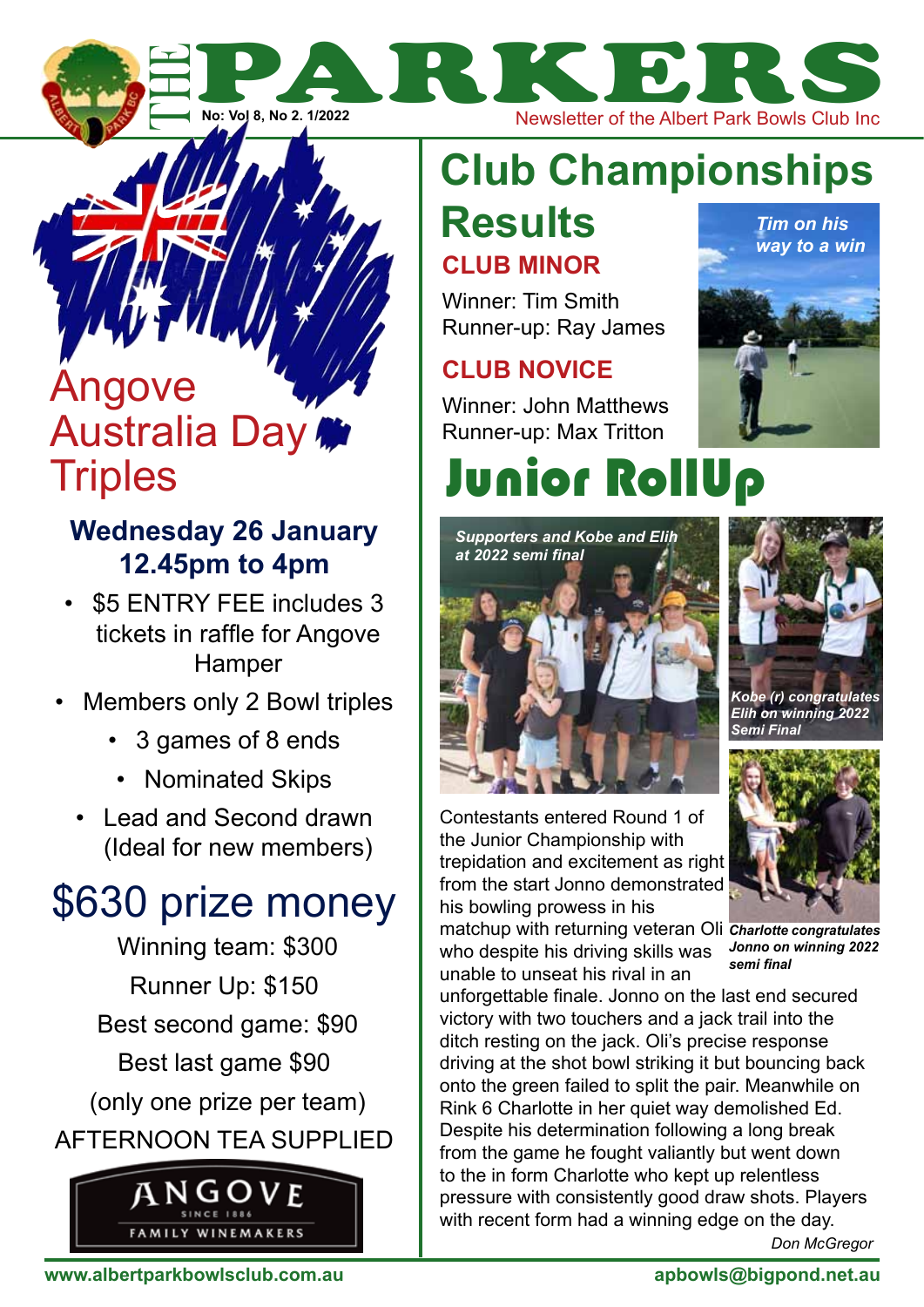# **around the club**

## **New Members**

We welcome: Karen Hill back to Albert Park Bowls Club having returned from overseas.

Also Tom Stevenson who has joined via the Junior Development Program.

## **coaching extras**

Our coaching sessions also include regular features on measuring, marking, filling out the scorecard and jack rolling for Leads. Coach will be happy to answer any questions and explain procedures involved.

### **MERCHANDISE**

- White club jackets are back in stock at \$50
- Hat bands are \$12 each

*(please note only hats with club hat bands are exempt from the requirement that all headwear must carry the BA NMP Logo)*

## **name badges**

The current list on the noticeboard will shortly, very shortly, be sent to the supplier so if you require a name badge please place your name on the notice as soon as possible.



## What the Board discussed at its last meeting:

- Discussion in regards to opposition teams unable to play due to Covid and its impact on APBC. Communication sent to BowlsLink.
- Club's finances are growing thanks to more functions and members bar
- Members to be advised of games played at other clubs via Parkers and noticeboard in Ladies Locker room
- Angoves Australia Day discussed. Minimum of 36 participants required
- Sesquicentennial Celebrations a work in progress
- Functions postponed/cancelled due to **Covid**
- Returning member approved
- Member's fee and green fees discussed – to be carried over to next meeting
- Uniform storage update –discussion took place on how this would be achieved and how much stock the club needs to carry
- Re-establishment of contact with Martin Foley discussed
- Club renovation quietly optimistic ongoing
- Discussed and agreed that Junior Bowls could have the rinks 4–5pm on Wednesdays with understanding that the rinks will not be available for Junior Bowls during November and December due to function requirements.
- Use of security camera App by Members and Board discussed. Audio to be muted
- Discussed and agreed that a shelf be installed in the pantry. Also the old/ unused crockery will be finding a new home
- Board has investigated cheaper electricity and successfully changed supplier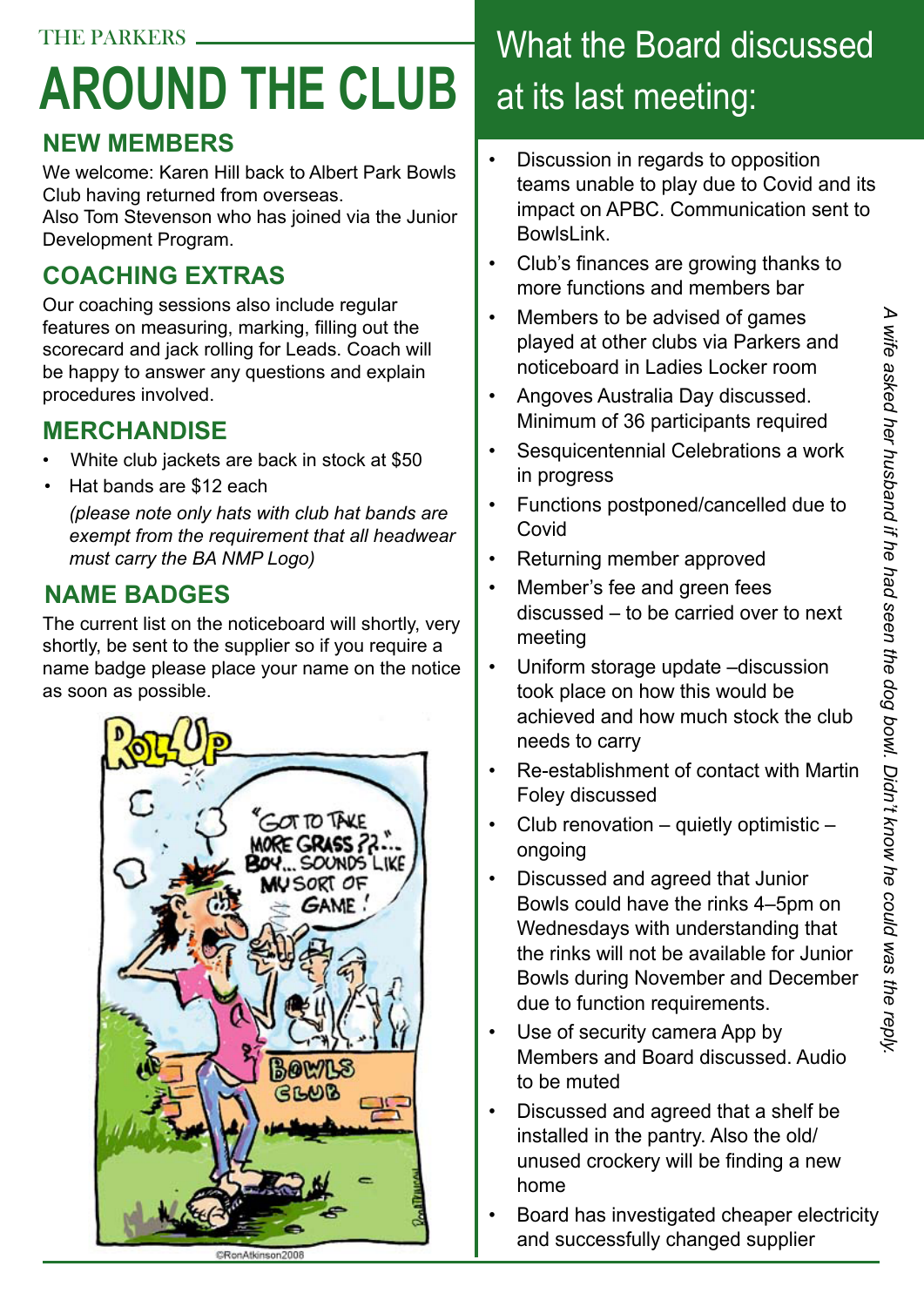## **performance evaluation**

*You played* 

*very well* 

*today* 

*as a 7?*

*. . . assessed* 

**Measuring and appraising the quality of a performance can be a challenging task particularly where the performance is not easily timed or measured such as a bowls game.**

How do you know if you are a better player than before? Or practiced well? Or played well? Or achieved any performance goals set?

- Systematic evaluation of all skills during practice can provide accurate measures of skill.
- Evaluate practice to give direction to your practice. Practice with a purpose to help stimulate practice sessions. *Well done!*
- Progress / form / achievement / confidence will all benefit.
- Evaluate competitive performance; What is acceptable? Is my game progressing? Were performance goals reached? Compare competition skills to practice.
- Evaluation can assist in technique comparisons i.e. difficulty on slow greens? Change grip, test - retest and compare to old style.

#### **Performance can be measured for many purposes:**

- determine the result of a competition
- to select individual players for a team
- diagnosis of strengths and weaknesses of players
- prediction of future performance results
- evaluation of the instruction methods.
- Guide future coaching.

## **Objective vs Subjective performance measures**

## **Objective performance measures**

Objective performance measures are those that involve an impartial measurement, that is, without bias or prejudice. Objective performance measures include timing measures such as stopwatches or electronic timing devices, or distance measures such as measuring tapes to determine the winner of an event. In these situations the performance appraisal is not subject to personal opinion or interpretation of results and it is a clear objective measure.

### **Subjective performance measures**

Subjective performance measures are influenced by the observer's personal judgment of how the skill was performed. These measures are often criticised and scrutinised as they are open to interpretation and opinion. Subjective measures often

refer to the quality and style of performance such as scoring of dance and gymnastics. While a numerical score may be used it is open to interpretation of the judge not a clear cut measure.

*Rob Huddle*

*email* coach@ecoachbowls.com *website* www.ecoachbowls.com *mobile* 0432 378 896